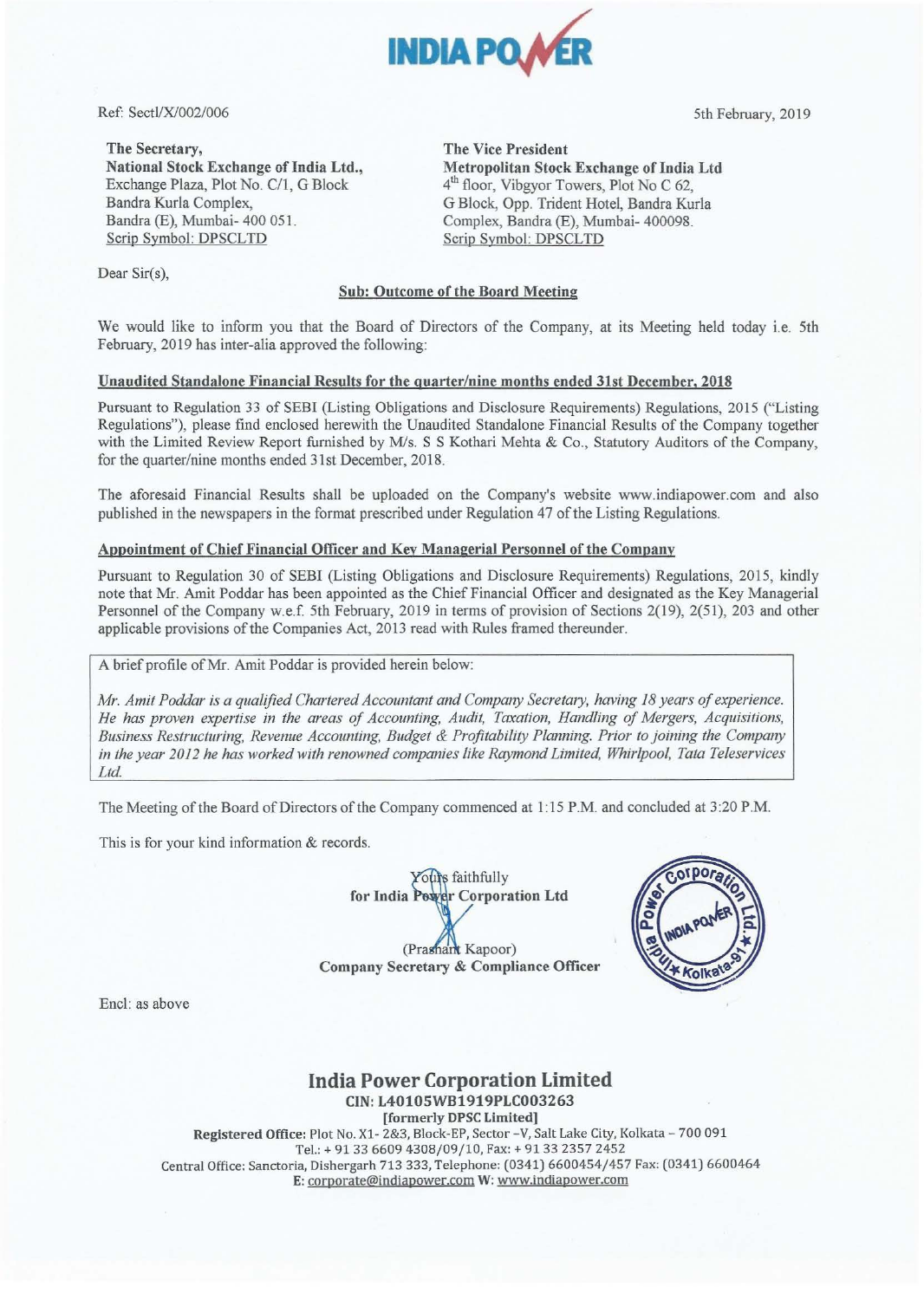

#### INDIA PO VER India Power Corporation Limited (Formerly DPSC Limited) (Formerly DPSC Limited)

# CJN: L40105WB 1919PLC003263

*Re!Jd. Office:* Plot No. X 1, 2 a 3, Block-EP, Sector-V, Salt Lake City, Kolkata-700 091

Email:corporate@indiapower.com Website: www.tndlapower.com

Statement of Standalone Unaudited Financial Results for the quarter and nine months ended 31st December, 2018

|                                                                                 |                           |                           |                           |                           |                           | (Rs. in lakhs)          |
|---------------------------------------------------------------------------------|---------------------------|---------------------------|---------------------------|---------------------------|---------------------------|-------------------------|
| <b>Particulars</b>                                                              | Quarter ended             |                           |                           | <b>Nine Months ended</b>  |                           | Year ended              |
|                                                                                 | 31.12.2018<br>(Unaudited) | 30.09.2018<br>(Unaudited) | 31.12.2017<br>(Unaudited) | 31.12.2018<br>(Unaudited) | 31.12.2017<br>(Unaudited) | 31.03.2018<br>(Audited) |
|                                                                                 |                           |                           |                           |                           |                           |                         |
| Revenue from operations                                                         | 12,447.88                 | 13,423.24                 | 10,350.25                 | 40,534.14                 | 31,911.01                 | 48, 111.35              |
| Other income                                                                    | 1.021.44                  | 584.69                    | 815.45                    | 2,061.75                  | 1,983.54                  | 2,362.89                |
| <b>Total Income</b>                                                             | 13,469.32                 | 14,007.93                 | 11, 165, 70               | 42,595.89                 | 33,894.55                 | 50,474.24               |
| Expenses                                                                        |                           |                           |                           |                           |                           |                         |
| Cost of materials consumed- coal consumption                                    | 293.96                    | 68.40                     | 581.00                    | 988.28                    | 1,107.16                  | 1,676.50                |
| Energy purchase                                                                 | 8,281.79                  | 8,963.00                  | 6,740.76                  | 25,000.28                 | 18,367.24                 | 25,209.13               |
| Lease rent                                                                      | 140.54                    | 1,132.63                  |                           | 2,924.60                  | 1,507.51                  | 4,388.96                |
| Employee benefits expense                                                       | 1,282.28                  | 1,403.43                  | 1,440.49                  | 3,869.59                  | 3,814.66                  | 5,260.24                |
| Finance costs                                                                   | 2,090.63                  | 2,014.04                  | 2,026.24                  | 6,087.15                  | 5,735.55                  | 7,759.78                |
| Depreciation and amortisation expense                                           | 404.44                    | 405.81                    | 421.34                    | 1,209.44                  | 1,257.02                  | 1,680.13                |
| Other expenses                                                                  | 733.45                    | 675.58                    | 639.08                    | 1,965.51                  | 1,871.24                  | 2,639.72                |
| <b>Total Expenses</b>                                                           | 13,227.09                 | 14,662.89                 | 11,848.91                 | 42,044.85                 | 33,660.38                 | 48,614.46               |
| Profit/(loss) before rate regulated activities and tax                          | 242.23                    | (654.96)                  | (683.21)                  | 551.04                    | 234.17                    | 1,859.78                |
| Regulatory income/(expense) (net)                                               | 54.09                     | 1,203.32                  | 776.44                    | 1,105.32                  | 1,412.10                  | 1,603.35                |
| Profit/(loss) before tax                                                        | 296.32                    | 548.36                    | 93.23                     | 1,656.36                  | 1,646.27                  | 3,463.13                |
| Tax expense                                                                     |                           |                           |                           |                           |                           |                         |
| Current tax                                                                     | 133.04                    | 236.06                    | 43.49                     | 703.68                    | 644.65                    | 1,258.00                |
| Deferred tax                                                                    | (19.73)                   | (22.65)                   | (7.69)                    | (76.96)                   | (36.05)                   | 70.69.                  |
| Profit/(loss) for the period                                                    | 183,01                    | 334,95                    | 57,43                     | 1,029.64                  | 1,037.67                  | 2,134.44                |
| Other Comprehensive Income (QCI)                                                |                           |                           |                           |                           |                           |                         |
| Items that will not be reclassified to Profit or Loss                           | (48.17)                   | (48.16)                   | 1.64                      | (160.59)                  | (34.54)                   | (185.39)                |
| Income tax relating to items that will not be reclassified to<br>Profit or Loss | 16.83                     | 16.83                     | 8.88                      | 50.49                     | 26.62                     | 64.85                   |
| Other Comprehensive Income                                                      | (31.34)                   | (31, 33)                  | 10.52                     | (110.10)                  | (7.92)                    | (120.54)                |
| Total Comprehensive income for the period                                       | 151.67                    | 303.62                    | 67.95                     | 919.54                    | 1,029.75                  | 2,013.90                |
| Paid-up equity share capital (Face value of Rs. 1 each)                         | 9,737.90                  | 9,737.90                  | 9,737.90                  | 9,737.90                  | 9,737.90                  | 9,737.90                |
| Other equity excluding revaluation reserve                                      |                           |                           |                           |                           |                           | 98,339.78               |
| Earnings per share (EPS)                                                        |                           |                           |                           |                           |                           |                         |
| (face value of Rs. 1 each) (not annualised)                                     |                           |                           |                           |                           |                           |                         |
| Basic and Diluted (Rs.)                                                         | 0.01                      | 0.02                      | 0.004                     | 0.07                      | 0.07                      | 0.14                    |



 $\sim$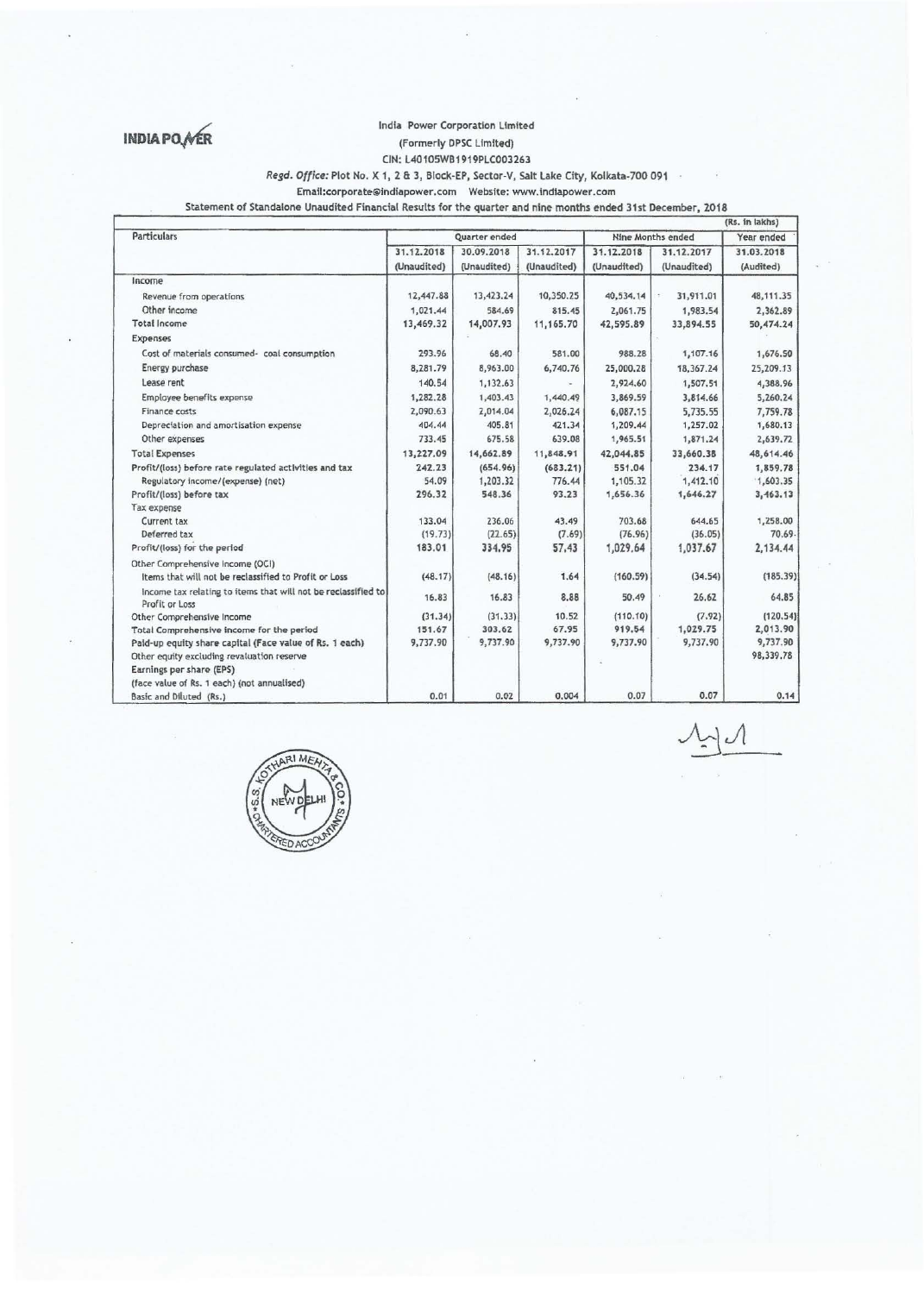Notes:

- $\mathbf{1}$ These results have been reviewed by the Audit Committee and approved by the Board of Directors of the Company at their meet1ngs held on February 5, 2019. The Statutory Auditors of the Company have reviewed the said results.
- $\overline{2}$ In the above financial results of the Company, net sales have been arrived at, based on the relevant orders of the West Bengal Electricity Regulatory Commission based on the Company's understanding of the applicable available regulatory provisions and available orders of the competent authorities. Adjustments based on the order of West Bengal Electricity Regulatory Commission (WBERC) or directions from appropriate authorities are carried out and given effect to on ascertainment of amounts thereof. Unbilled costs or obligations for the period which are expected to be recovered/refunded through future tariff adjustments has been shown as Regulatory income/ expense.
- In respect of wind power, the wind availability in the first half of the financial year is generally higher as compared to the second half. During the previous  $\overline{3}$ quarter, the Company has discontinued lease arrangement and transferred Power Purchase Agreement for 52 MW of wind assets and hence corresponding figures to that extent is not comparable.
- *4* ~air valuation of non-cUtrent assets represented *by* beneficial interest in Power Trust will be carried out at the year end. This Includes investments In unlisted entities, for which valuation at the end of an interim period in absence of the financial statement subsequent to the year end as such are not available.
- 5 EPS has been computed taking into account the net balance of Rs. 6041.43 lakhs in share suspense account representing 6041.43 lakhs fully paid up shares of Rs. 1 each, the allotment in respect of which is in abeyance for certain pending formalities with stock exchange as per interim order of SEBI relating to Minimum Public Shareholding.
- 6 The Company has mainly one operating business segment viz. "Generation and Distribution of Power in India".
- $\overline{7}$ The listed non convertible debenture of the Company aggregating Rs. 5600 lakhs as on December 31, 2018 are secured by mortgage of Immovable properties consisting of 1.0749 acres of land and all the buildings including all structure, there on, fixed plant and machinery, furniture & fittings, present and future at<br>Plot X1-3 , Block EP, Salt lake, Kolkata and 1731.82 sq mtr 20.74 acres and building at Kaithi and Seebpore Mouza at Burdwan District including Bungalows, Quarters, Offices etc at Luchipur Receiving Station area of 56633.94 sqft under Seebpore circle.
- Figures pertaining to the previous year/period have been rearranged/regrouped and reclassified, wherever considered necessary, to make them comparable  $\overline{8}$ with those of current year/period.

Place: Kolkata/ New Delhi Date; February 5, 2019



For India Power Corporation Limited A<br>Asok Kumar Goswarni

Whole time Director